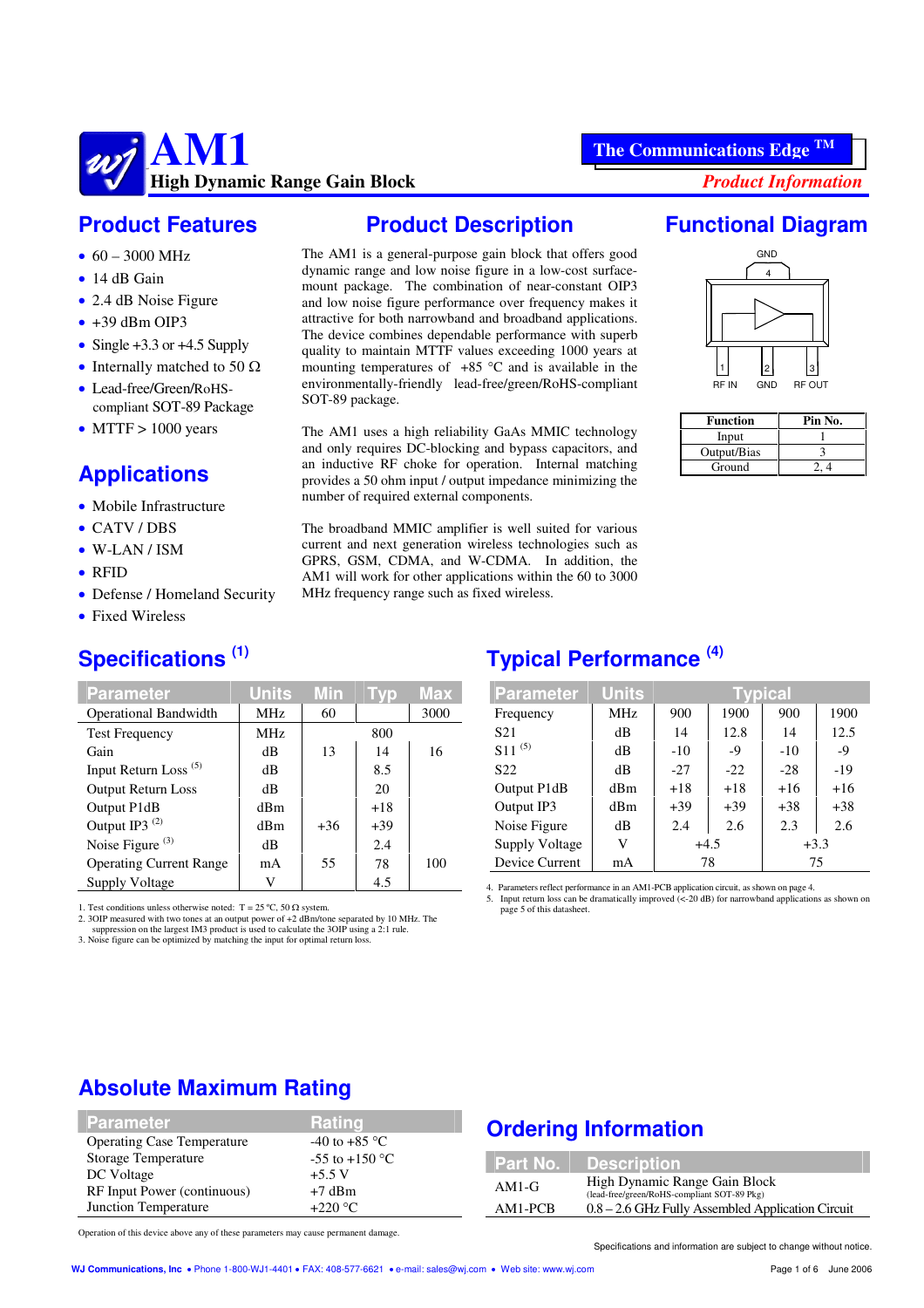



#### **Typical Device Data**

| S-Parameters ( $V_D$ = +4.5 V, $I_D$ = 78 mA, T = 25 °C, calibrated to device leads) |            |             |            |             |            |             |            |             |
|--------------------------------------------------------------------------------------|------------|-------------|------------|-------------|------------|-------------|------------|-------------|
| Freq(MHz)                                                                            | $S11$ (dB) | $S11$ (ang) | $S21$ (dB) | $S21$ (ang) | $S12$ (dB) | $S12$ (ang) | $S22$ (dB) | $S22$ (ang) |
| 50                                                                                   | $-4.72$    | $-30.88$    | 15.44      | 164.91      | $-21.66$   | 30.26       | $-9.38$    | $-40.39$    |
| 250                                                                                  | $-8.67$    | $-27.48$    | 13.93      | 165.39      | $-20.26$   | 3.92        | $-16.70$   | $-32.88$    |
| 500                                                                                  | $-8.96$    | $-37.68$    | 13.75      | 157.18      | $-20.14$   | $-2.25$     | $-17.56$   | $-31.25$    |
| 750                                                                                  | $-9.06$    | $-51.15$    | 13.60      | 148.11      | $-20.02$   | $-7.65$     | $-18.25$   | $-35.67$    |
| 1000                                                                                 | $-9.04$    | $-66.87$    | 13.47      | 137.91      | $-19.92$   | $-10.63$    | $-19.05$   | $-43.62$    |
| 1250                                                                                 | $-9.00$    | $-82.11$    | 13.39      | 128.62      | $-19.85$   | $-15.19$    | $-20.28$   | $-51.49$    |
| 1500                                                                                 | $-8.89$    | $-97.31$    | 13.13      | 118.57      | $-19.73$   | $-18.74$    | $-21.30$   | $-61.37$    |
| 1750                                                                                 | $-8.74$    | $-112.48$   | 12.91      | 109.09      | $-19.56$   | $-23.00$    | $-22.57$   | $-73.75$    |
| 2000                                                                                 | $-8.65$    | $-128.51$   | 12.68      | 99.48       | $-19.71$   | $-28.33$    | $-25.15$   | $-85.19$    |
| 2250                                                                                 | $-8.40$    | $-142.86$   | 12.48      | 89.94       | $-19.53$   | $-33.37$    | $-27.03$   | $-103.19$   |
| 2500                                                                                 | $-7.99$    | $-157.26$   | 12.22      | 80.41       | $-19.40$   | $-37.91$    | $-28.58$   | $-135.19$   |
| 2750                                                                                 | $-7.93$    | $-171.48$   | 11.88      | 71.42       | $-19.33$   | $-42.30$    | $-28.56$   | $-177.83$   |
| 3000                                                                                 | $-7.47$    | 175.92      | 11.53      | 62.05       | $-19.58$   | $-47.37$    | $-28.48$   | 153.84      |

S-Parameters ( $V_{DS}$  = +4.5 V,  $I_{DS}$  = 78mA, T = 25 °C, 50 ohm system) Input return loss can be improved with the appropriate input matching network shown later in this datasheet.

Specifications and information are subject to change without notice.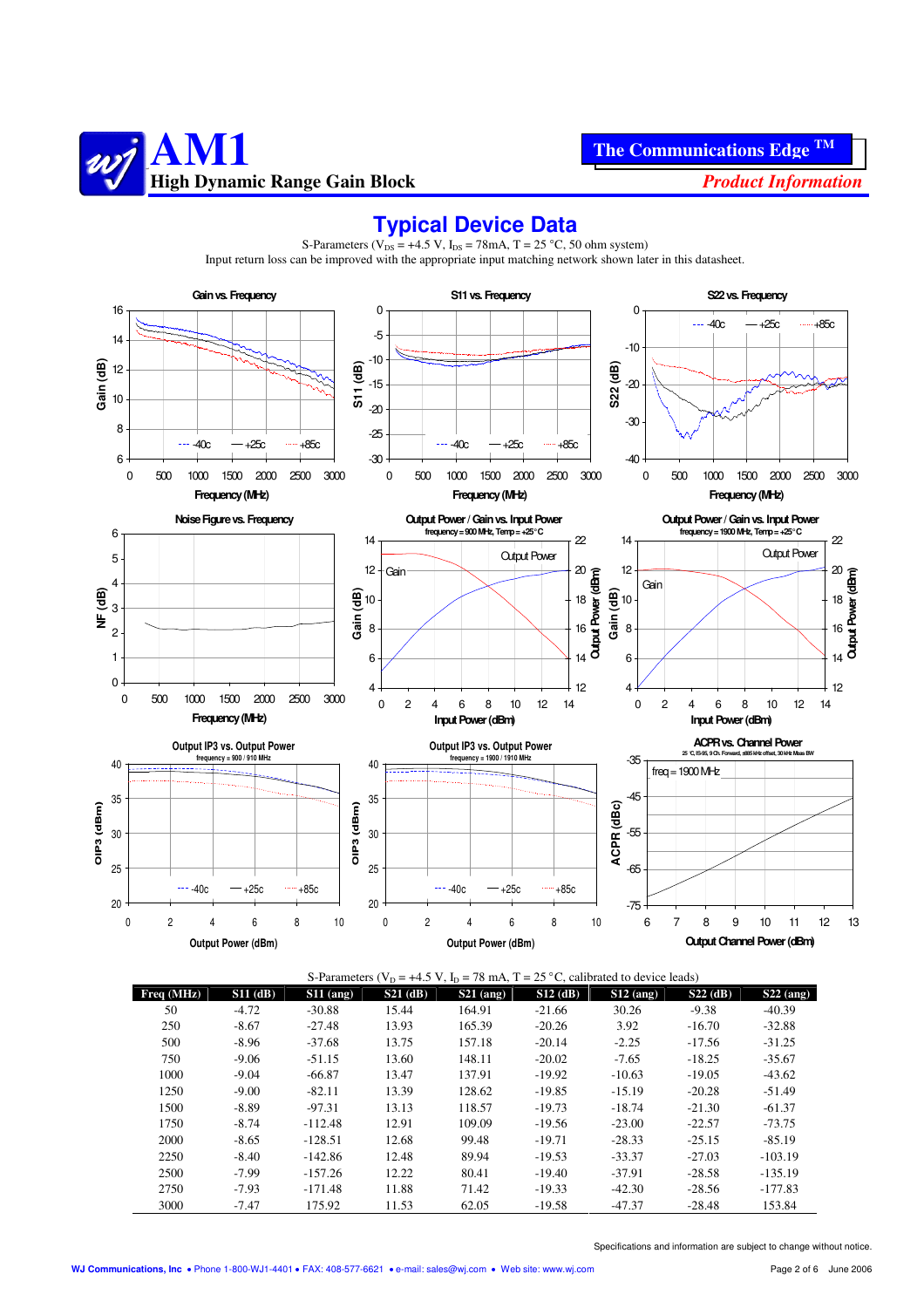![](_page_2_Picture_0.jpeg)

#### **Typical Device Data**

![](_page_2_Figure_4.jpeg)

S-Parameters ( $V_{DS}$  = +3.3 V,  $I_{DS}$  = 75 mA, T = 25 °C, 50 ohm system) Input return loss can be improved with the appropriate input matching network shown later in this datasheet.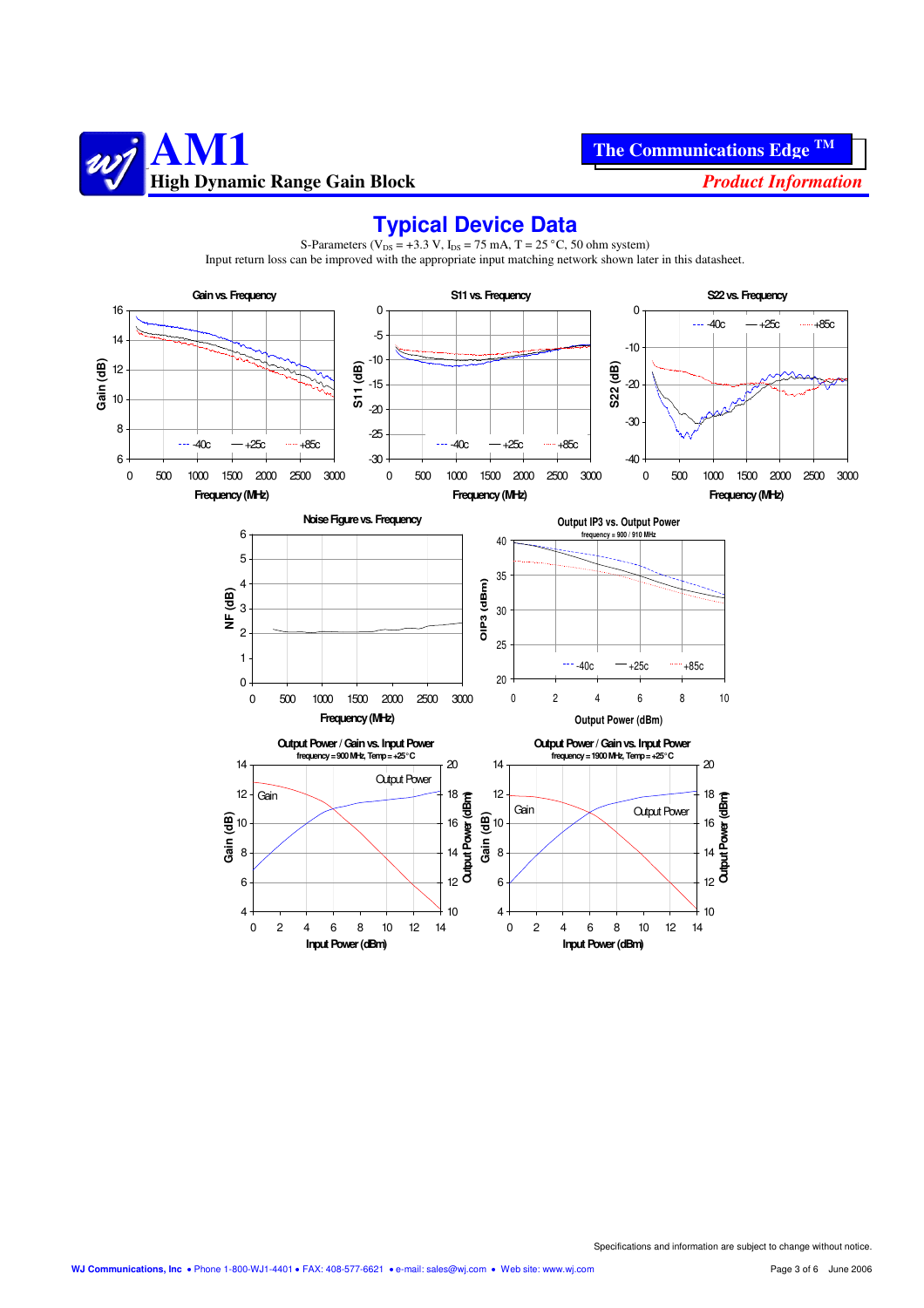![](_page_3_Picture_0.jpeg)

## **Application Circuit: 800 – 2600 MHz (AM1-PCB)**

![](_page_3_Figure_4.jpeg)

![](_page_3_Figure_5.jpeg)

![](_page_3_Figure_6.jpeg)

Circuit Board Material: .014" FR-4, 4 layers, .062" total thickness

#### **Reference Design: 70 MHz**

![](_page_3_Figure_9.jpeg)

#### **Reference Design: 170 MHz**

![](_page_3_Figure_11.jpeg)

![](_page_3_Figure_12.jpeg)

![](_page_3_Figure_13.jpeg)

Specifications and information are subject to change without notice.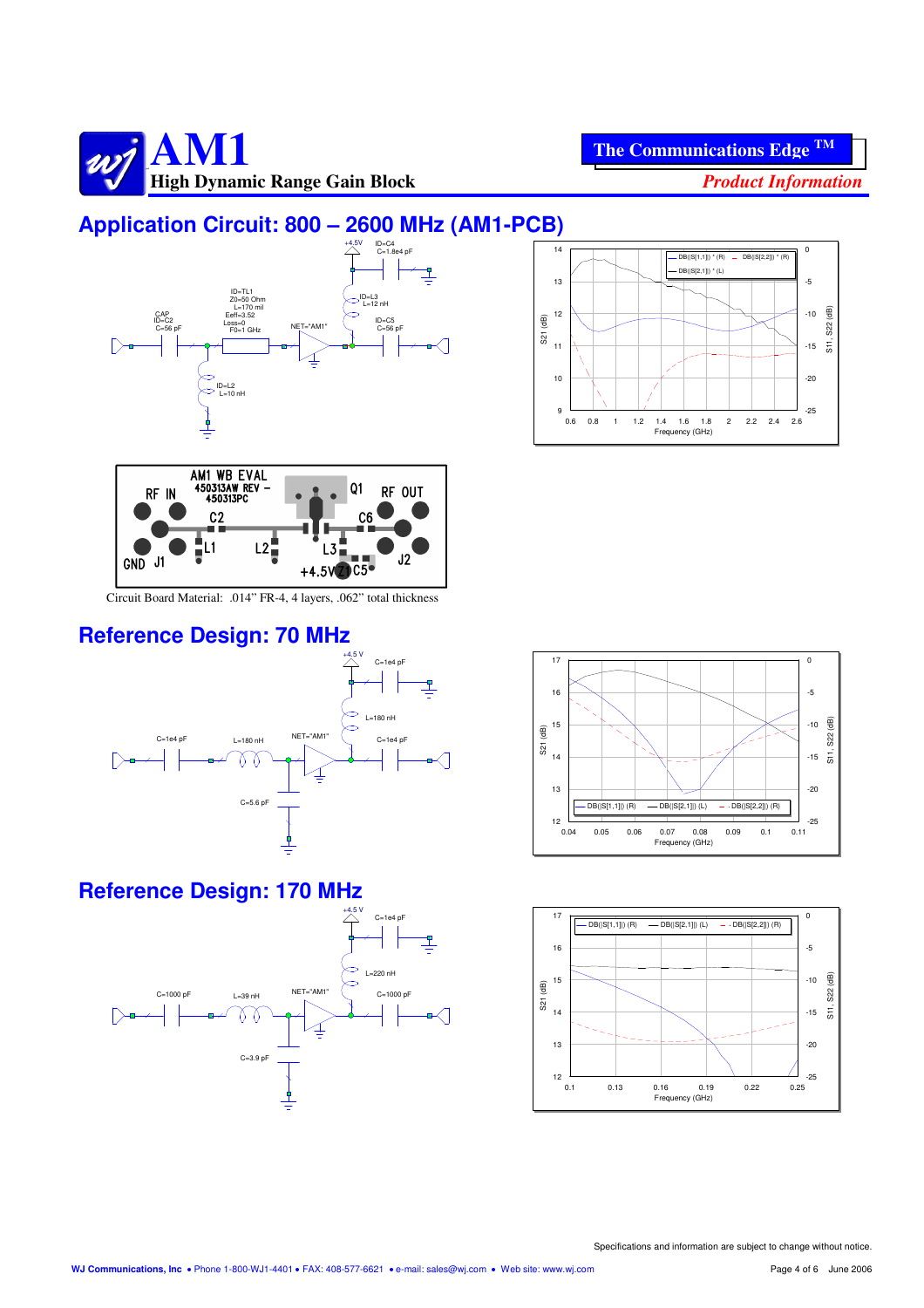![](_page_4_Picture_0.jpeg)

#### **Reference Design: 450 MHz**

![](_page_4_Figure_2.jpeg)

#### **Reference Design: 800 MHz**

![](_page_4_Figure_4.jpeg)

#### **Reference Design: 1900 / 2140 MHz**

![](_page_4_Figure_6.jpeg)

![](_page_4_Figure_7.jpeg)

**The Communications Edge TM**

![](_page_4_Figure_8.jpeg)

![](_page_4_Figure_9.jpeg)

#### **Reference Design: CATV Single-ended Operation**

![](_page_4_Figure_11.jpeg)

![](_page_4_Figure_12.jpeg)

Specifications and information are subject to change without notice.